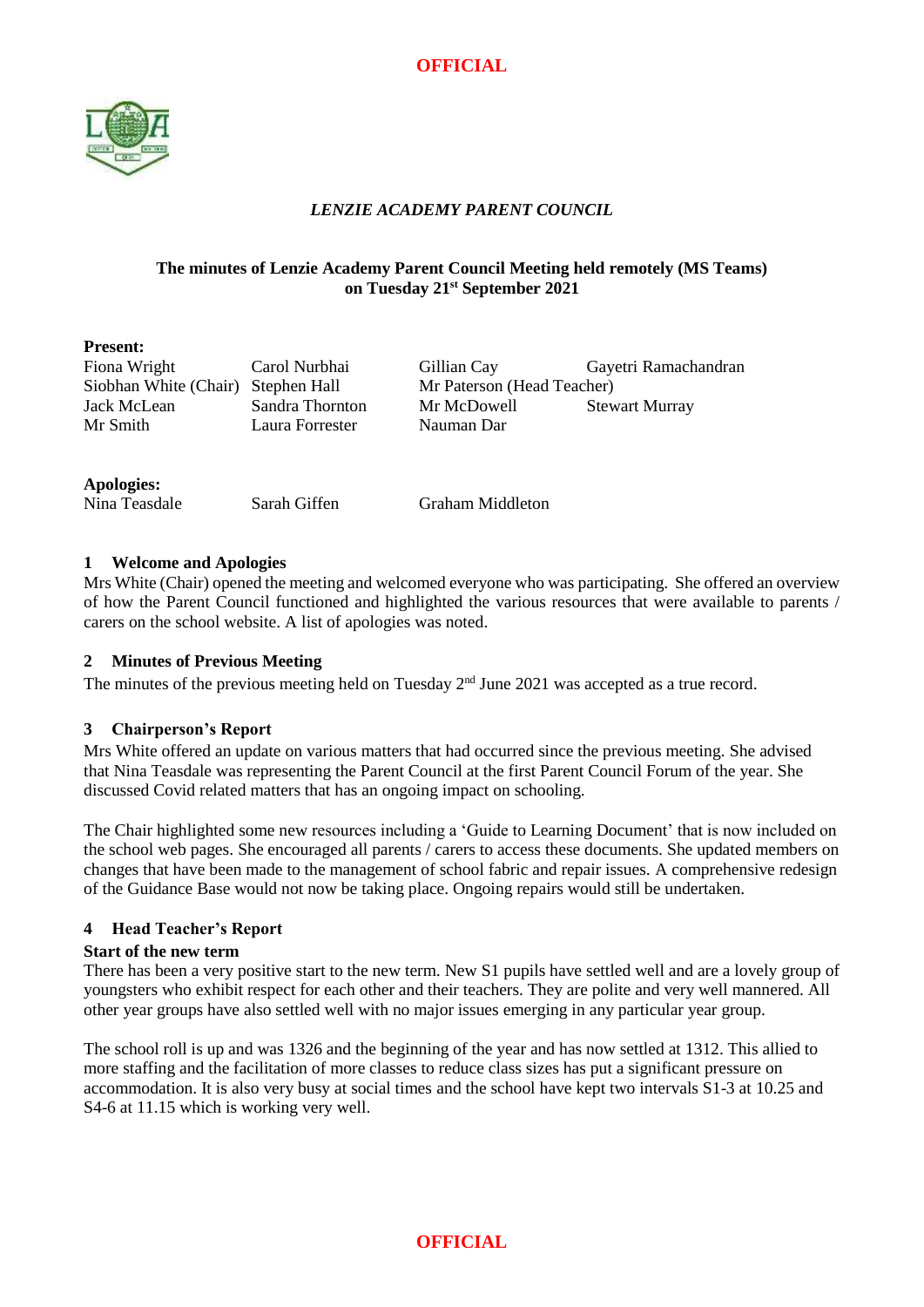

### **Staffing update**

The school have a lot of new staff this year and all have settled in well and are actively participating in whole school initiatives such as joining school committees and working groups and taking part in interval and lunchtime supervision. Mr Paterson offered a detailed outline of the various staffing moves that have taken place within the school in recent months along with some vacancies that are currently advertised. The addition of extra staffing has allowed some departments to offer subjects that might not have been possible and for the school to reduce class sizes in several curricular areas.

#### **Staff / Pupil Absence**

The rates of pupil absence have been higher than normally would be the case primarily due to COVID i.e., positive cases of COVID; pupils awaiting a PCR test or awaiting the results of PCR tests. Most results are negative, but pupils must self-isolate until results are known, and this causes absence. Pupil absence rates are hovering around 12% daily, though the picture varies from day to day. The trend is now downwards after a rise in late August / early September. Overall attendance is improving, and the percentage of absence attributed to COVID related reasons is falling.

#### **Teams**

Mr Paterson explained that teachers were using the lessons learnt from lockdown and remote learning and applying this to their normal curricular provision. Examples included providing a weekly record of work, using assignments for homework and to update pupils on the dates of assessments and so on. Mr McDowell outlined the results of the staff GLOW survey on areas for future development as many new staff had used Google Classrooms or other formats in previous schools. Mr McDowell then explained how the Chemistry Department used Teams to help pupils – whether they were absent from school or not. The survey highlighted that most staff were very comfortable with the basics of Teams and this will continue to be developed as the year goes on.

#### **Senior Phase Assessments**

Mr Paterson explained that the school will be using continuous assessment to compliment the October assessment block and the January prelims. The prelims would equate to about 2/3 of a full prelim and there may be further assessment in March/April where required. It is hoped that the school could facilitate study leave for S4-6 pupils in January. This would depend upon the outcome of a Secondary HT meeting with council officers in October.

Mr Paterson explained that all departmental leaders were keen to facilitate study leave to enable them to properly carry out the requisite marking and thorough moderation of assessments that will be required. The experience of the Alternative Certification Model in May 2021 indicated that teaching staff needed the time to carry out their marking and moderation duties successfully by affording them time during study leave. The school's survey of pupils last year indicated that they were very much in favour of having study leave to allow greater focus on their subjects. The school will carry out another survey soon but would expect strong support for study leave to remain.

### **Parents Meetings**

The current S3 year group have not had a parents meeting at all for some time so will be the first group to receive a report and a Parents Meeting. All S3 reports have already been written. Parents meetings will be 'virtual' and East Dunbartonshire Council is currently working on plans for delivery options. There are a few electronic ways to deliver these meeting such as the 'Parents Evening Booking System' (PEBS) which allows easy management of appointments and also has a video function to allow parents/carers to meet teachers on video. There are other alternatives that will be explored too such as Corporate Teams and SEEMIS.